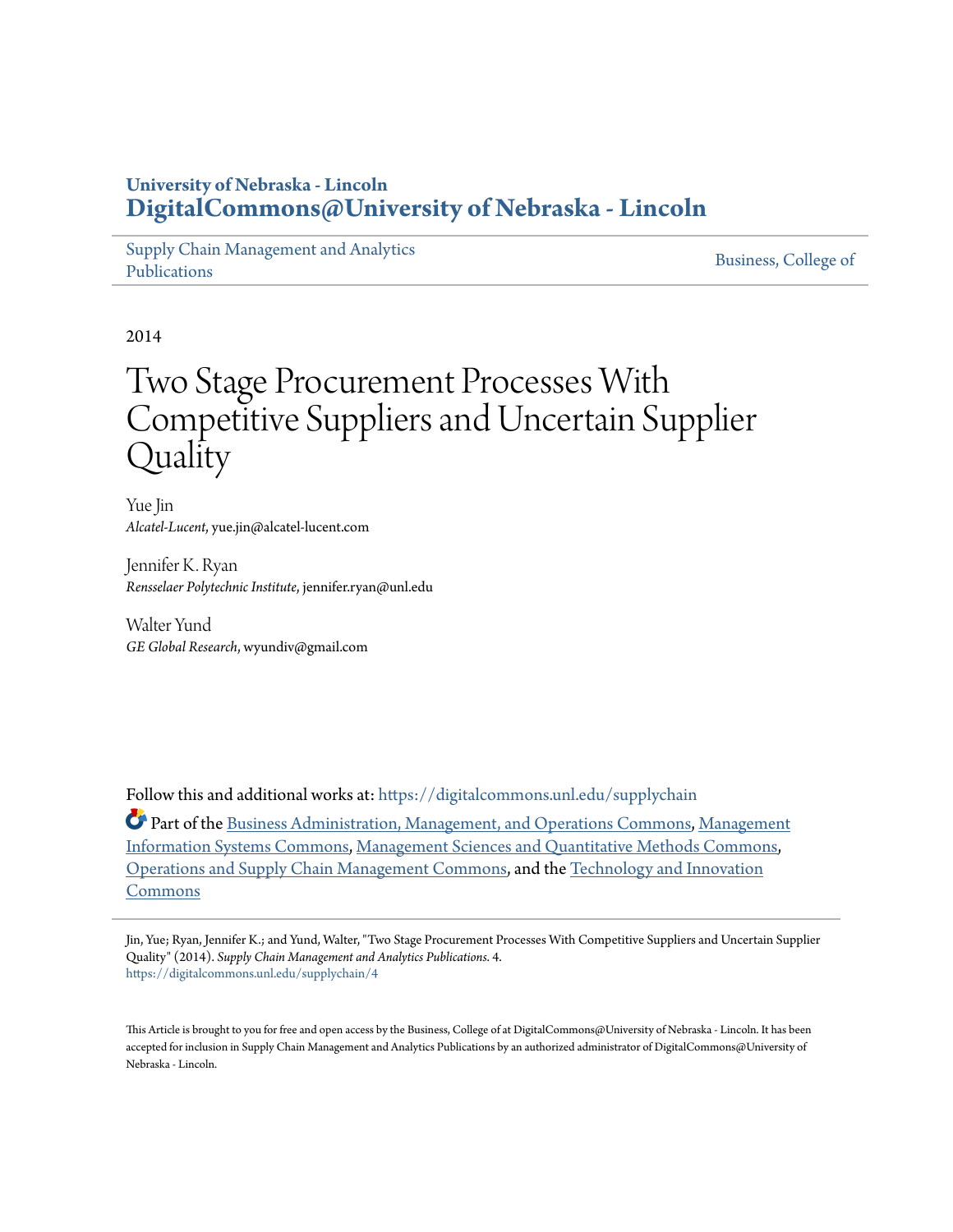# Two Stage Procurement Processes With Competitive Suppliers and Uncertain Supplier Quality

Yue Jin, Jennifer K. Ryan, and Walter Yund

*Abstract***—This paper considers a sourcing problem faced by a manufacturer who outsources the manufacturing of a product to one of several competing suppliers, whose cost and quality capabilities are unknown. We consider a two-stage sourcing process in which the first stage is the qualification stage, while the second stage is the supplier selection stage. In the first stage, the manufacturer exerts effort to learn about the quality level of each of the suppliers and then must determine the set of qualified suppliers, subject to some tolerance for error. In the second stage, the manufacturer runs a price-only procurement auction, in which the qualified suppliers compete for the manufacturer's business. We model this two-stage sourcing process with the goal of obtaining insights into manufacturer's optimal decisions. We seek to determine the optimal qualification standard, the optimal amount of effort to be exerted in the qualification process and the appropriate tolerance for error in the qualification process, and to understand the interactions between these decision variables. We are particularly interested in understanding how the manufacturer can design the process to 1) ensure the firm only sources from qualified suppliers and 2) encourage competition among the suppliers during supplier selection.**

*Index Terms***—Competitive analysis, decisions under risk and uncertainty, economic modeling, manufacturing supply chain, supply chain integration.**

#### I. INTRODUCTION AND MOTIVATION

**T** HE dramatic increase in the use of outsourcing over the past several decades has been well documented. Manu-<br>fecturers who make the decision to outsource often do so with facturers who make the decision to outsource often do so with the goals of reducing costs and obtaining operational efficiencies [21]. However, the decision to outsource also creates a new set of business problems for the manufacturer. In particular, the manufacturer must now make critical decisions regarding the design of the sourcing process, including determining the capabilities to be required of the selected suppliers, how those capabilities will be assessed, and how to select among a set of potential suppliers.

J. K. Ryan is with Industrial and Systems Engineering, Rensselaer Polytechnic Institute, Troy, NY 12180 USA (e-mail: ryanj6@rpi.edu).

W. Yund is with the Complex Systems Engineering, GE Global Research, Schenectady, NY 12345 USA (e-mail: wyundiv@gmail.com).

This paper has supplementary downloadable material available at http://ieeexplore.ieee.org.

Color versions of one or more of the figures in this paper are available online at http://ieeexplore.ieee.org.

Digital Object Identifier 10.1109/TEM.2013.2266276

In this paper, we consider the sourcing problem faced by a manufacturer who has made the decision to outsource the manufacturing of a critical product to one of several competing suppliers. These suppliers differ in their capabilities for producing high-quality products, and in their unit production costs. In addition, the manufacturer does not have perfect information regarding the suppliers' capabilities and costs. Therefore, the manufacturer must design the sourcing process to 1) enable learning about the suppliers' quality capabilities and 2) encourage competition between the potential suppliers.

When a manufacturer has imperfect information regarding the suppliers' cost and capabilities, it is common to use a two-stage procurement process in which the first stage is the qualification stage, while the second stage is the supplier selection stage. In the qualification stage, potential suppliers are screened for their quality capability, i.e., the manufacturer must determine whether a given supplier is capable of producing products with a given quality level. A key goal of this stage is to "mitigate the risk of supplier nonperformance" on quality [31]. In the supplier selection stage, those suppliers that have been qualified are invited to compete for the manufacturer's business by participating in a sealed-bid price-only procurement (or reverse) auction. A key goal of this stage is to induce competition between the qualified suppliers, so that the manufacturer can obtain the best pricing terms. Thus, the design of a two-stage process requires a fundamental tradeoff: A more stringent qualification stage implies that the manufacturer sources from only the most qualified suppliers. However, a more stringent qualification stage reduces the number of qualified suppliers and the level of competition in the supplier selection stage. Therefore, a key challenge when designing the two-stage process is achieving the right balance between qualification and competition.

Manufacturers who procure goods through reverse auctions often do so in combination with a qualification process, i.e., as part of such a two-stage process  $[12]$ .<sup>1</sup> This is because, as Merson [22] notes, "[i]n a process that... results in an award to the lowest bidder, it is imperative to have established, responsible competitors who offer high-quality products." However, qualification can require substantial time and costly effort on the part of the manufacturer. In addition, while qualification can allow the manufacturer to refine her understanding of the suppliers' capabilities, it is unlikely to provide perfect information regarding those capabilities. Thus, when designing the qualification process, the manufacturer must determine not only the level of capability required for a supplier to be considered qualified, but also the level of costly effort to exert to learn about the potential

Manuscript received September 17, 2012; revised March 18, 2013; accepted May 20, 2013. Date of publication June 18, 2013; date of current version January 16, 2014. Review of this manuscript was arranged by Department Editor S. Talluri.

Y. Jin is with Bell Labs Ireland, Alcatel-Lucent, Dublin, Ireland (e-mail: yue.jin@alcatel-lucent.com).

 $1A$  two-stage process is used in the military [4], as well as in the telecommunications [16], pharmaceutical [19], and automotive [25] industries.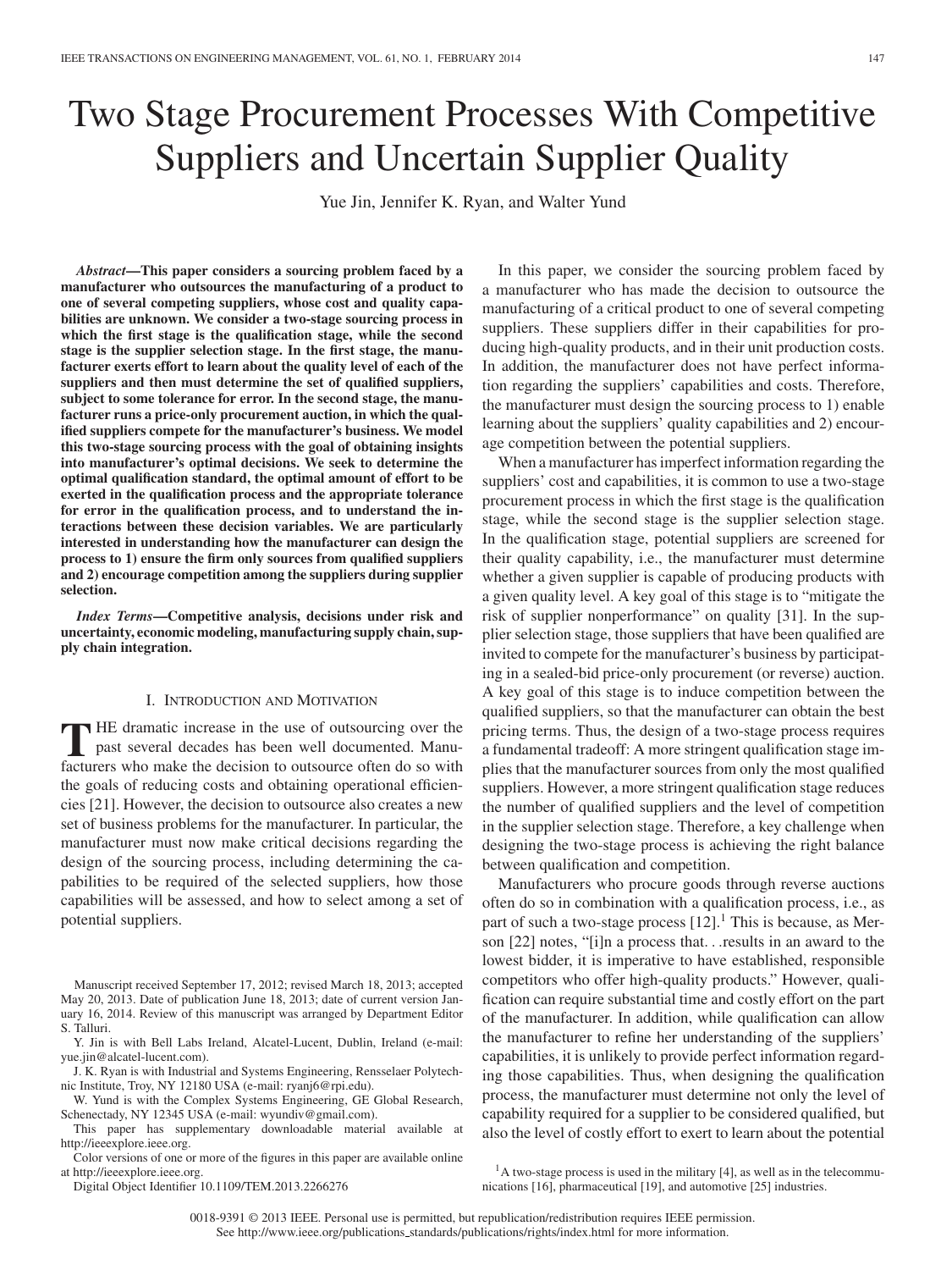suppliers, and the appropriate tolerance for error in the qualification decision. To address these issues, we develop a model of a two-stage sourcing process. We use this model to study how the manufacturer can design the sourcing process to ensure that she only sources from qualified suppliers, while still maintaining competition among the suppliers in the supplier selection stage, and to understand the complex interactions between the manufacturer's three decision variables, as well as the impact of key input parameters on the manufacturer's decisions.

### *A. Problem Statement*

We consider a buyer who must select a single supplier from a set of potential suppliers by considering both price and quality. The buyer's profit consists of revenue from sales of the product, along with the cost of procuring the product and the costs associated with poor product quality. The suppliers' profits consist of the revenue earned from the sale of the product to the buyer and the production costs, which are increasing in the product quality. The suppliers differ in their cost structure, as well as in their capabilities for producing high-quality products. The buyer uses a two-stage sourcing process, in which the goal of the first stage is to determine the set of qualified suppliers, i.e., those capable of meeting a target quality level. We assume an inspection-based qualification process, in which the buyer selects a sample of each suppliers' product in order to assess its quality level. In the second stage, i.e., the supplier selection stage, the buyer invites the qualified suppliers to compete in a procurement auction and chooses among them on the basis of price. The buyer's problem is to design the sourcing process, i.e., to set the target quality level used in the qualification stage, as well as the amount of effort to exert in the qualification process, i.e., the number of units to sample from each supplier, and the tolerance for error in the qualification decision.

# *B. Literature Review*

We consider the design of a two-stage sourcing process with imperfect information regarding the potential suppliers' costs and quality capabilities, where supplier selection consists of a price-only procurement auction. We divide the relevant literature into four areas: papers considering 1) timing of the qualification process; 2) design of the supplier evaluation process; 3) procurement through multidimensional auctions; and 4) quality-related procurement.

*1) Timing of the Qualification Process:* When considering the design of a two-stage procurement process, one important question is when to perform supplier qualification. Cripps and Ireland [10] show that prequalification (i.e., qualification performed prior to bidding) and postqualification (i.e., qualification performed after bidding) are revenue equivalent when price and quality are evaluated at the same time. Wan and Beil [31] note that prequalification is expensive when there is a large number of potential suppliers, while postqualification can lead to a higher winning bid price. Wan *et al.* [32] consider the question of when to qualify suppliers in a setting with competition between an "incumbent" (i.e., already qualified) supplier and an "entrant" (i.e., not yet qualified) supplier. Finally, bid evaluation

can be thought of as qualification during the competition (rather than pre- or postcompetition). Carr [6] considers a system with costly bid evaluation and characterizes conditions under which it is optimal for the buyer to evaluate all bids. In this paper, we assume that the buyer employs prequalification, i.e., the buyer inspects and qualifies the suppliers prior to the bidding process.

*2) Design of the Supplier Evaluation Process:* A key aspect of the supplier qualification stage is the evaluation and assessment of the suppliers' capabilities. There is a vast literature on supplier evaluation, most of which considers the problem of ranking, scoring, or categorizing a set of potential suppliers when there are multiple attributes that matter to the buyer. Recent surveys of this literature include [7], [15], [1], and [5]. While the literature considers a wide variety of supplier attributes, the most commonly studied are price, quality, and delivery time. A wide variety of supplier evaluation approaches have been proposed. Among the most common are analytic hierarch process, analytic network process, data envelopment analysis (DEA), mathematical programming (MP) techniques, multiobjective programming (MOP), artificial intelligence approaches, and fuzzy set theory approaches. However, the vast majority of this literature assumes that the buyer has perfect information regarding the suppliers' characteristics. In contrast, in this paper we consider a buyer who has imperfect information on the suppliers' costs and capabilities.

The literature on supplier evaluation under imperfect information is more limited. As noted in [7], fuzzy approaches are the most common for handling imperfect information. However, some authors have considered chance-constrained DEA and MP approaches. For example, Talluri *et al.* [29] present a chanceconstrained DEA approach in which the outputs, conditioned on the inputs, are assumed to follow a joint Normal distribution. Wu [33] and Wu and Olson [34] also take a stochastic DEA approach to supplier evaluation. Wu and Olson [35] compare three approaches (chance constrained programming, DEA, and MOP) to supplier evaluation when the suppliers' unit price, acceptance rate, and on-time rate are uncertain. Bilsel and Ravindran [2] use a chance-constrained programming approach when there is uncertainty regarding demand, supplier capacities, and supplier costs. Dogan and Aydin [11] present a Bayesian Network approach which allows the buyer to incorporate his domain specific knowledge into the evaluation process.

The research considered in this paper differs from this previous work in two key ways:

1) Our model is appropriate when the buyer uses a two-stage process in which the second stage is a reverse auction. In such a setting, the suppliers choose their bid prices under competition with other qualified suppliers. Hence, decisions regarding supplier evaluation and qualification, which influence the number of suppliers participating in the auction, have an impact on the suppliers' bid prices. To our knowledge, this interaction has not previously been considered in the supplier evaluation literature. In addition, because we model supplier selection using an auction, in our paper the prices charged by the suppliers are endogenous and functions of the buyer's decisions regarding the design of the qualification process. In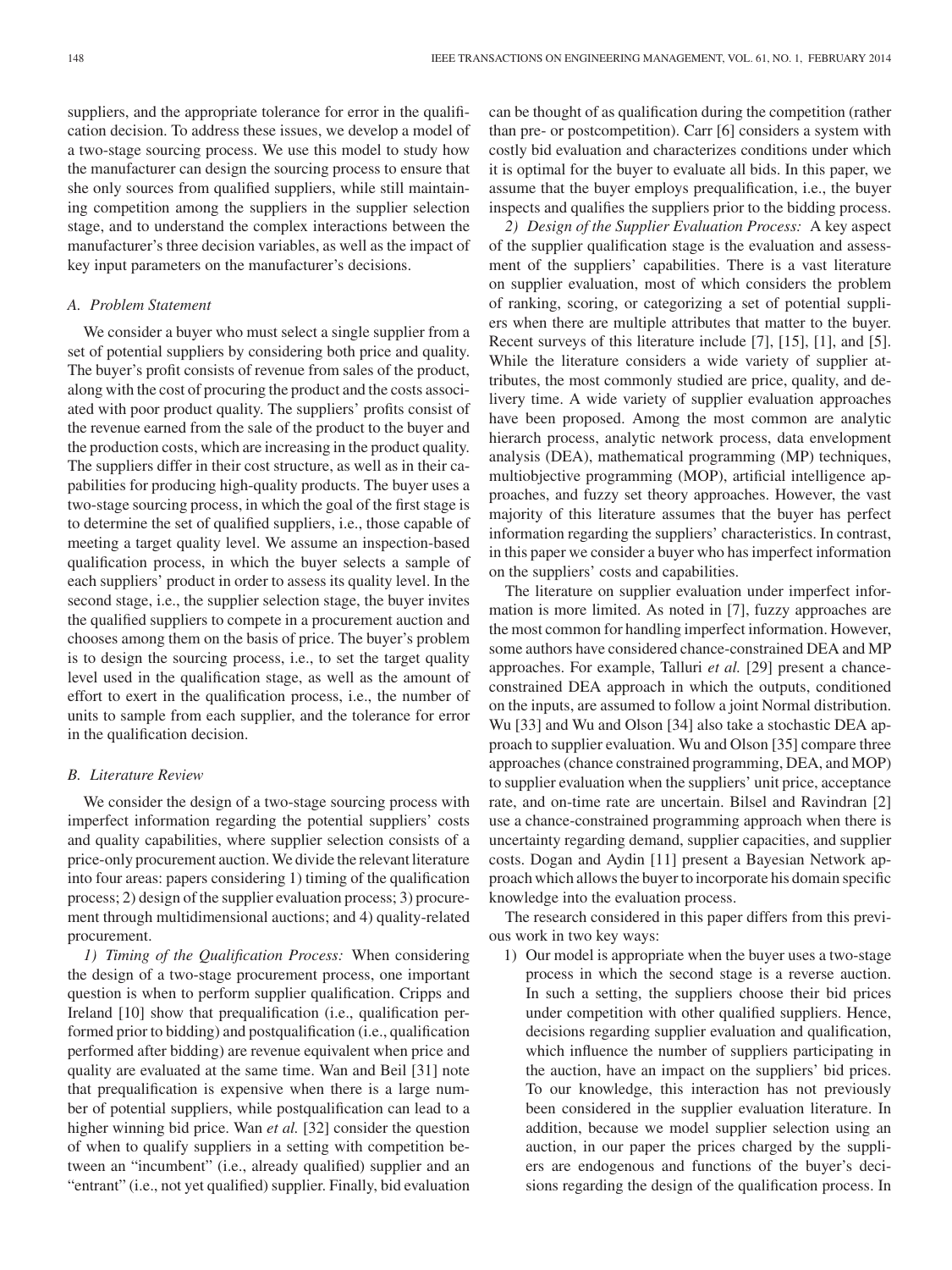contrast, most of the supplier evaluation literature takes the suppliers' prices as exogenously specified.

2) Our model allows for imperfect information about the suppliers' costs and capabilities. In addition, our model captures the fact that, in practice, the buyer must decide how much costly effort to exert in order to learn more about the suppliers' capabilities. Finally, since the buyer cannot perfectly assess the suppliers' capabilities, we also allow the buyer to determine the optimal tolerance for error in the qualification decision. These issues have not been jointly considered in the existing supplier evaluation literature.

*3) Multidimensional Procurement Auctions:* An alternative to the two-stage procurement process and supplier evaluation processes described earlier is a multidimensional auction, in which the suppliers' bids consist of multiple attributes, such as price, quality, and logistics costs. Like some of the supplier evaluation approaches, most of the multidimensional auction approaches require the buyer to combine the various supplier attributes into a single score. Unlike the much supplier evaluation literature, the auction models incorporate the effects of imperfect information and competition on the suppliers' bidding strategies. Thiel [30] demonstrates that, under certain conditions, designing a multidimensional auction is equivalent to designing a single-dimensional auction. Che [8] and Branco [3] consider multidimensional auctions in which the buyer evaluates the suppliers using a score function that combines price and quality. The aforementioned papers assume that the nonprice attributes are determined endogenously. In contrast, Engelbrecht-Wiggans *et al.* [13], Shachat and Swarthout [26], and Kostamis *et al.* [18] consider various types of multidimensional auction mechanisms when the suppliers' nonprice attributes, such as quality or logistics costs, are exogenously specified. In our paper, the suppliers' nonprice attribute is modeled as quality, which is determined endogenously, subject to an exogenously specified limit on the suppliers' capability for achieving high quality.

*4) Quality-Related Procurement:* The literature on qualityrelated procurement, in which the buyer evaluates the suppliers based specifically on quality, is also relevant. See Zhu *et al.* [37] for a recent review of this literature. As noted by Yan *et al.* [36], this literature can be divided into two categories: i) papers that consider a single buyer and a single supplier and ii) papers that consider competition among multiple (potential) suppliers. Papers in category (i) include Reyniers and Tapiero [24], who present a model of the supplier's quality decision and the buyer's inspection decision, given a procurement contract that specifies penalties (price rebates and shared repair costs) to be incurred by the supplier in the event of a defective unit, and Lim [20], who study a similar model, but with information asymmetry. While we also consider a buyer with imperfect information on supplier quality, we take a different approach than Lim [20], who considers the design of a screening contract. In contrast, we assume the buyer uses the qualification stage to learn about supplier quality. Papers in category (ii) include Tagaras and Lee [28], who consider the problem of evaluating suppliers on both cost and quality. In addition, the literature on quality-related procurement includes numerous papers considering quality improvement decisions on the part of the supplier and/or the buyer. Of particular

relevance is Starbird [27], who considers a buyer who uses acceptance sampling to monitor supplier quality and to encourage supplier quality improvement.

#### II. PROBLEM DESCRIPTION

We consider a buyer (she) who sells a commodity-like item to consumers at a fixed price. Total consumer demand, denoted by  $V$ , is fixed and known. The buyer can purchase the item from any of *n* potential suppliers (denoted by  $i = 1, \ldots, n$ ). The buyer has chosen to single source, and thus must select a single supplier from the set of potential suppliers. We take the number of potential suppliers,  $n$ , as exogenously specified. Relaxing this assumption would require the introduction of a third stage into our model, i.e., the supplier's decision regarding whether to participate in the qualification stage, which would complicate the analysis.

In the next section, we provide an overview of the two-stage sourcing process used by the buyer. Then, in the following two sections, we provide problem descriptions for the buyer and suppliers. In Section III, we characterize the optimal decisions for the buyer and suppliers at each stage of the process.

### *A. Two-Stage Sourcing Process*

The buyer has imperfect information regarding the costs and quality capabilities of the suppliers. Thus, she has chosen to use a sourcing process consisting of two stages. The first stage is the qualification stage, in which the buyer exerts effort in order to learn about the quality capabilities of the potential suppliers, and then determines the set of qualified suppliers. When designing this qualification stage, the buyer has three key decisions:

- 1) The buyer determines the minimum acceptable quality level for the suppliers, denoted by Q. We will refer to Q as the qualification threshold. The buyer would like to qualify only those suppliers who are capable of achieving quality level Q.
- 2) The buyer chooses the level of effort, denoted by  $e$ , to exert in the qualification process. The suppliers' capabilities for producing high-quality products are initially unknown to the buyer, i.e., prior to qualification the buyer only knows the distribution of the suppliers' capabilities across the set of suppliers. However, the buyer can exert effort during the qualification process, e.g., the buyer can inspect a sample of size  $e$  of each supplier's product, in order to learn about that supplier's capability. This effort, although costly, enables the buyer to a) differentiate between the capabilities of the suppliers and b) reduce the uncertainty regarding a given supplier's capability.
- 3) The buyer sets the tolerance for error in the qualification decision, denoted by  $\alpha$ . After exerting effort in the qualification process, the buyer has a different probability distribution for each supplier, representing her beliefs regarding the supplier's quality capability. Given these distributions, the buyer must determine whether a given supplier, whose true quality capability is still uncertain, should be labeled as qualified. The buyer does so by specifying a tolerance for error, where an error occurs when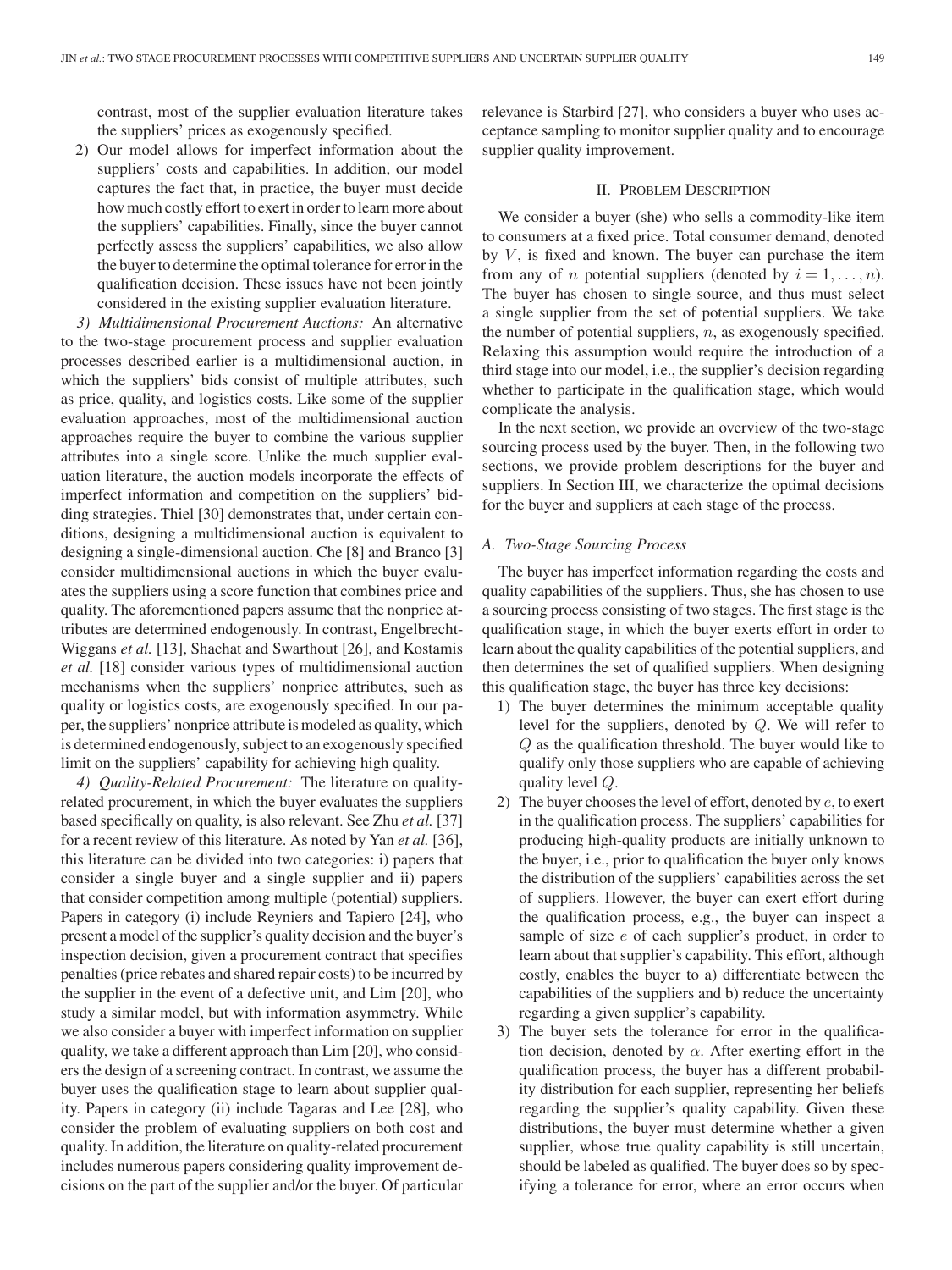the buyer qualifies a supplier whose true quality capability is less than the threshold  $Q$ . Thus,  $\alpha$  represents the probability of qualifying a supplier who cannot achieve quality level Q.

Given the design of the qualification stage, i.e., given  $(Q, e, \alpha)$ , the buyer will exert effort e to inspect each of the potential suppliers and then will determine the appropriate set of qualified suppliers based on the qualification standards, Q and  $\alpha$ .

The second stage of the sourcing process is the supplier selection stage, in which the buyer selects a single supplier from the set of qualified suppliers. When the suppliers' costs are uncertain, a common approach is to use a procurement auction, in which the qualified suppliers submit sealed price-only bids, and the buyer chooses among them based only on price. The bid prices are determined by the suppliers based on their own costs and capabilities, as well as their beliefs regarding the costs and capabilities of the other suppliers. The bid prices will also depend on the number of competing suppliers, i.e., a larger number of qualified suppliers competing in the supplier selection stage will lead to lower bid prices.

# *B. Buyer's Problem*

We assume that the buyer designs the qualification stage, i.e., chooses  $(Q, e, \alpha)$ , in order to maximize her expected profit, which is composed of several components.

- 1) The buyer's revenue depends on the total consumer demand  $V$  and the selling price to the consumer  $s$ . Because we take both  $s$  and  $V$  to be exogenously specified, the buyer's total revenue,  $sV$ , is fixed.
- 2) The buyer incurs a procurement cost per unit, which is the price offered by the winning supplier in the supplier selection stage. We use  $c_p$  to denote the buyer's expected unit procurement cost. As will be seen,  $c_p$  depends on the buyer's decision variables.
- 3) The buyer incurs costs associated with poor quality products provided by the winning supplier. For simplicity, we model these costs as warranty costs. In this case, the measure of quality for supplier i, denoted  $q_i$ , will be the probability that a randomly selected unit of supplier  $i$ 's product will not require warranty work. Therefore,  $q_i$  takes values between 0 and 1, with 1 representing the highest possible quality level. The cost to the buyer of a single unit of product requiring warranty work will be denoted by  $w$ . Then, if we let  $\bar{q}$  denote the expected quality level provided by the winning supplier, the buyer's expected warranty cost per unit is  $w(1 - \bar{q})$ . As will be seen,  $\bar{q}$  depends on the buyer's decision variables and the distribution of quality levels across the suppliers.
- 4) The buyer incurs a cost associated with effort exerted in the qualification stage. We let  $e$  denote the level of effort exerted on each supplier, which is assumed to be the same for all suppliers, and we let  $c_E(e)$  denote the cost to exert effort level  $e$ . Thus, if there are  $n$  potential suppliers, the buyer's total cost of effort is  $n \times c_E(e)$ .

The buyer's total expected profit is  $\pi_B = V\{s - [c_p + w(1 \{\overline{q}\}$ } –  $nc_E(e)$ . Since the revenue is fixed, we will minimize the buyer's expected cost. It will be convenient to normalize by the volume V and to consider the buyer's expected unit cost, which we will denote by  $c_B$ :

$$
c_B = c_p + w(1 - \bar{q}) + \frac{nc_E(e)}{V}.
$$
 (1)

The buyer's problem is to choose  $(Q, e, \alpha)$  to minimize this total expected unit cost.

#### *C. Supplier's Problem*

Supplier *i*'s profit is a function of his bid price  $p_i$ , his chosen quality level  $q_i$ , and the cost to manufacture an item with quality level  $q_i$ . We will assume that the unit production cost for supplier *i*, who produces a product with quality level  $q_i$ , is  $c_i q_i^z$ , where  $z$  is a constant greater than or equal to 1, common to all suppliers in the industry. Here  $c_i$  represents the cost incurred by supplier  $i$  to produce a unit of product with perfect quality  $(q<sub>i</sub> = 1)$ . These costs are assumed to vary across the suppliers. To enable closed form results, we assume that the  $c_i$  are uniformly distributed between lower and upper bounds, denoted by  $c<sub>L</sub>$  and  $c<sub>H</sub>$ , respectively. For simplicity, we will refer to  $c<sub>i</sub>$  as the unit cost for supplier  $i$ . Notice that this production cost is an increasing and convex function of quality, i.e., the marginal cost of quality is increasing, as would be typical in many industries. A cost function of this form is commonly used in the literature. See, for example, [9] .

Supplier  $i$  has a maximum achievable quality level, which we denote by  $q_i^{\max}$ . Thus, the supplier may choose to produce at any quality level  $q_i$ , subject to  $q_i \le q_i^{\max}$ . We refer to  $q_i^{\max}$  as supplier i's quality capability. Each individual supplier's capability is a function that supplier's experience, access to skilled labor, and production technology. Thus, the  $q_i^{\max}$  will vary across the suppliers. To enable closed form results, we assume that the  $q_i^{\max}$  are uniformly distributed between lower and upper bounds, denoted by  $q_L$  and  $q_H$ , respectively. This assumption might apply in industries where many varying processes yield varying qualities to meet the needs of many different buyers.

The profit for supplier  $i$ , given that he wins the buyer's business with bid price  $p_i$  and quality level  $q_i$ , can now be written as  $\pi_i = V[p_i - c_i q_i^z]$ . Supplier *i*'s problem is to select his quality level  $q_i$  and selling price  $p_i$ , to maximize his expected profit, subject to  $q_i \le q_i^{\max}$ , taking into consideration the buyer's mechanism for choosing among the potential suppliers, and the costs and capabilities of the other suppliers. In doing so, we assume each supplier knows three things: 1) his own cost structure and capability, 2) the underlying distribution of costs  $c_i$  within the industry, and 3) the underlying distribution of maximum quality levels  $q_i^{\max}$  within the industry.

# III. DESIGNING THE OPTIMAL TWO-STAGE SOURCING PROCESS

We can now determine the optimal decisions for each party, i.e., the optimal bid prices and quality levels for the suppliers, and the buyer's choice of  $Q, e$ , and  $\alpha$ . We will work backward,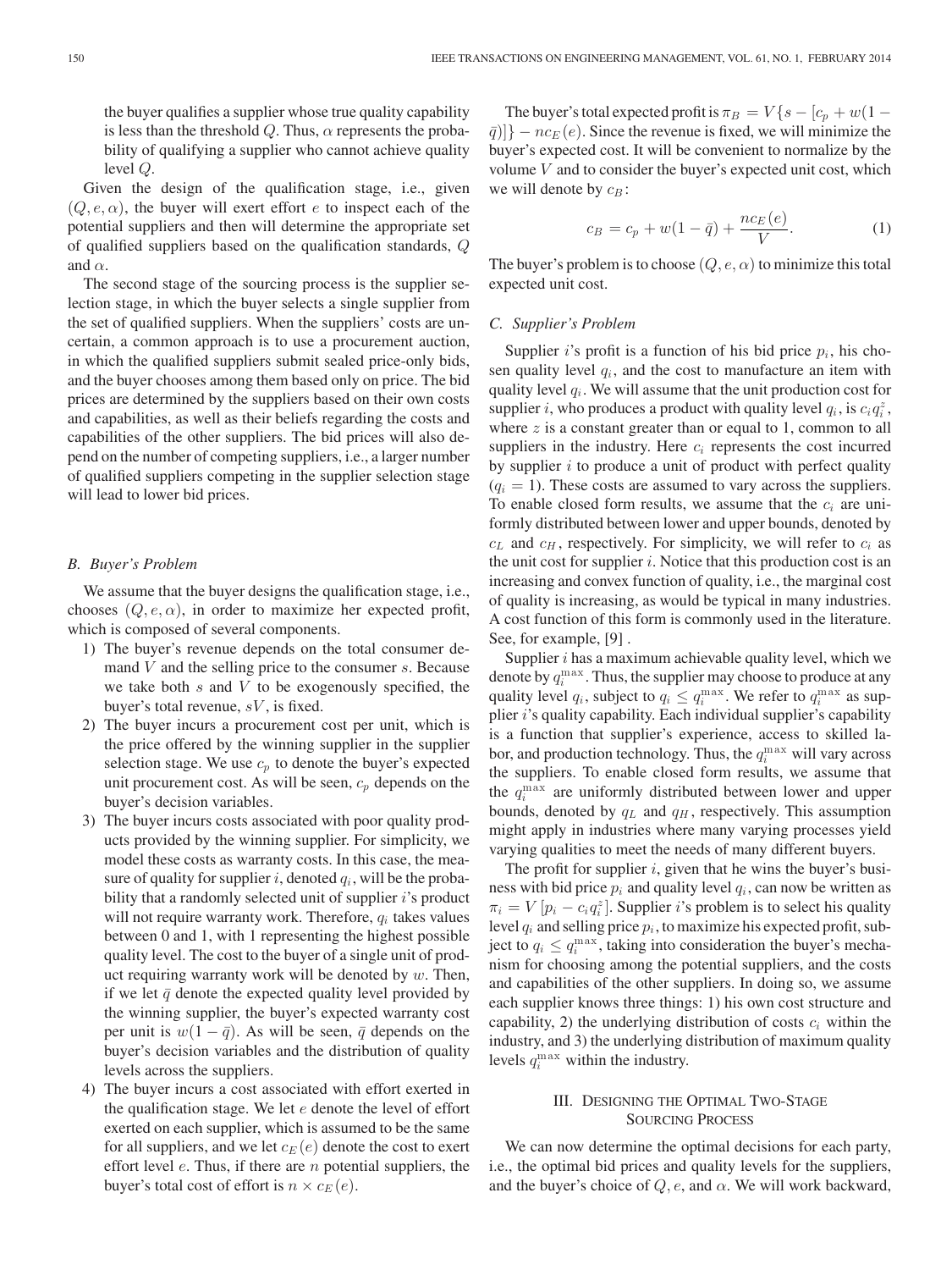i.e., we will first consider the supplier selection stage, assuming a fixed number of suppliers have passed the qualification stage. We will then consider the qualification stage.

### *A. Supplier Selection Stage*

We first analyze the competition between the qualified suppliers, who submit price-only bids to the buyer. We assume that some number  $m$  of the original  $n$  suppliers have been qualified, where  $m \leq n$ . The analysis presented here is similar to that in [16] .

To determine how the  $m$  qualified suppliers will bid in the supplier selection stage, we must first consider how these suppliers will set their quality levels. Recall that the buyer would like to qualify only those suppliers who are capable of achieving the qualification threshold, i.e., those suppliers with  $q_i^{\max} \geq Q$ . However, the buyer cannot observe the exact values of  $q_i^{\max}$  and thus the buyer may make an error in the qualification process, i.e., may qualify a supplier who has  $q_i^{\max} \ge Q$ . Thus, we must consider two cases. First, if  $q_i^{\max} \geq Q$ , then supplier i is capable of achieving quality level  $Q$ . Since the buyer's supplier selection decision is made only on the basis of price, to keep his costs as low as possible, supplier  $i$  will choose to produce a product with the minimum possible quality level, *i.e.*, will choose to set his quality level equal to the threshold, even if he is capable of achieving higher levels of quality. Thus, if  $q_i^{\max} \geq Q$ , supplier i will set  $q_i = Q$ . Second, if  $q_i^{\max} < Q$ , we assume that supplier i will choose to set  $q_i = q_i^{\max}$  because doing so gives him the best chance of maintaining the buyer's business. Thus, overall, we have  $q_i = \min\{Q, q_i^{\max}\}.$ 

Supplier *i* must also determine  $p_i$ , i.e., the price at which he will offer the product to the buyer. Recall that the buyer requires the qualified suppliers to participate in a sealed-bid procurement auction. Therefore, when modeling the bidding process for the suppliers, we draw on the results of auction theory (e.g., [17]). In a conventional first-price sealed-bid ascending auction (where the highest price wins and is paid by the highest bidder), the bid price for bidder  $i$ , given there are  $m$  bidders, is

$$
b(u_i) = u_i - \frac{\int_{\underline{u}}^{u_i} [F_u(x)]^{m-1} dx}{[F_u(u_i)]^{m-1}}
$$
 (2)

where  $u_i$  is the value of the item to bidder i, which has distribution  $F_u(\cdot)$ , defined on  $[u, \overline{u}]$ . In our model, however, the winning bidder will be the one with the lowest price. Also, the economic relationship in a standard auction is reversed, i.e., it is the bidder (supplier) who will provide the item and be paid, not the seller. Thus, we modify the aforementioned to obtain the price offered by the winning supplier, say supplier  $i$ , assuming he wins, as follows:

$$
p_i = p(c_i) = Q^z \left( c_i + \frac{\int_{c_i}^{c_H} [1 - F_c(x)]^{m-1} dx}{[1 - F_c(c_i)]^{m-1}} \right)
$$
 (3)

where  $F_c(\cdot)$  denotes the cumulative distribution function (CDF) for the  $c_i$ , which is defined on  $[c_L, c_H]$ . If we compare the two expressions in (2) and (3), we see that in a traditional auction, bidder i's bid price is less that his valuation  $u_i$  for the production. On the other hand, in a reverse auction, supplier  $i$ 's bid price is greater than his unit cost  $c_i$ . Also, notice that in (3), we use the complement of the CDF,  $1 - F_c(\cdot)$ , which is the probability that an individual supplier's cost exceeds some value, while in (2), we use the CDF,  $F_u(\cdot)$ , which is the probability that an individual bidder's valuation for the good is less than some value. Intuitively, this is due to the fact that in the procurement auction, supplier  $i$  wins only if all other suppliers' unit costs exceed  $c_i$ , while in a traditional auction, bidder i wins only if all other bidders' valuations are less than  $u_i$ .

Also notice the multiplier  $Q^z$  in the expression for  $p_i$ . When bidding, each supplier must consider his beliefs regarding the unit costs of the other suppliers. Recall that these unit costs are  $c_i q_i^z$ , where  $q_i = \min\{Q, q_i^{\max}\}\$ . However, we assume that the suppliers are unaware of the potential inaccuracy of the qualification process, i.e., we assume that supplier  $i$  believes that all of the other suppliers competing in the supplier selection stage have  $q_i^{\max} \geq Q$ , where the qualification threshold Q was announced in the qualification stage. Thus, supplier  $i$  believes that  $q_i = Q$  for all the other suppliers competing in the supplier selection stage, i.e., supplier  $i$  believes that the qualified suppliers' unit costs are of the form  $c_iQ^z$ . Therefore, each supplier's bid price depends only on his beliefs about the distribution of the  $c_i$  across the suppliers, and the announced qualification threshold Q.

To obtain closed form results, we assume the supplier costs  $c_i$ are independent random draws from a uniform $(c<sub>L</sub>, c<sub>H</sub>)$  distribution. This assumption is common in auction theory when the goal is to obtain closed-form results. See, for example, [14], [17], and [23]. In this case, supplier  $i$ 's bid price is

$$
p_i = p(c_i) = Q^z \left[ c_H - \left( \frac{m-1}{m} \right) (c_H - c_i) \right]. \tag{4}
$$

Given the bids from the suppliers, the buyer will choose to source from the qualified supplier with the minimum price. From (4), it is clear that the qualified supplier with the minimum cost, denoted by  $c_{(1)}$ , will submit the lowest bid. Thus, the buyer will procure the product at price  $p(c_{(1)})$ . Since  $c_{(1)}$  is the minimum value of m draws from a uniform $(c<sub>L</sub>, c<sub>H</sub>)$  distribution,  $E[c_{(1)}] = \frac{1}{m+1}c_H + \frac{m}{m+1}c_L$ . Therefore, the buyer's expected unit procurement cost  $c_p$  is just the expected price at which the buyer procures the good, which can be written as

$$
c_p = E[p(c_{(1)})] = Q^z \left[ c_H \times \frac{2}{m+1} + c_L \times \frac{m-1}{m+1} \right].
$$
 (5)

Finally, from (5), we can see that the expected winning bid price is decreasing in  $m$ . In other words, when there are more qualified suppliers competing in the supplier selection stage, the buyer's expected unit procurement cost decreases.

# *B. Qualification Stage*

We next consider the design of the qualification stage, which determines  $m$ , the number of qualified suppliers who compete in the supplier selection stage. We assume an inspection-based qualification process in which the buyer inspects a random sample of size e of each supplier's product in order to measure its quality level. We assume the sample size is the same for all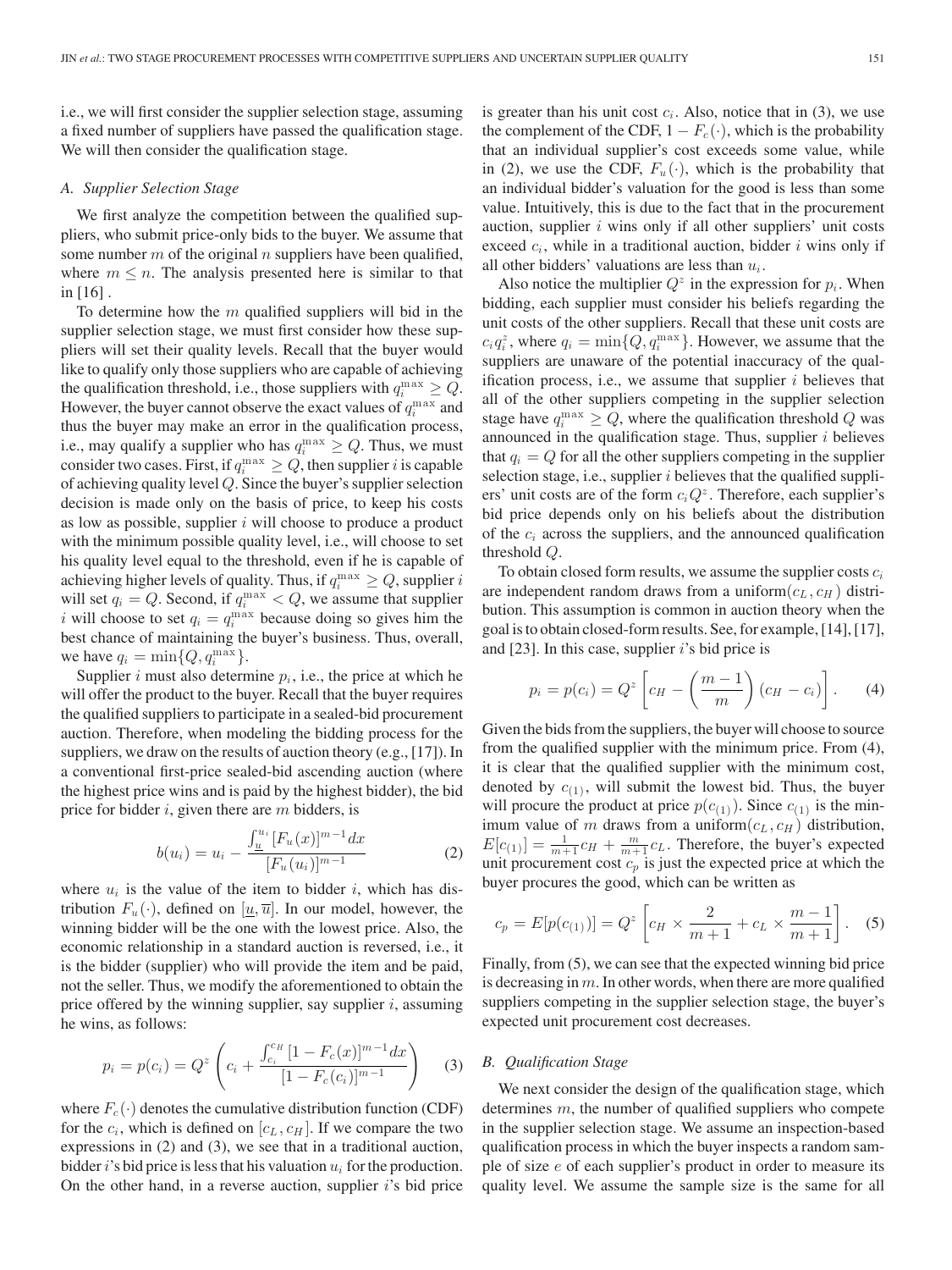suppliers. The sample size  $e$  represents the measure of effort exerted in the qualification process, at cost  $c_E(e)$  per supplier.

During the qualification process, supplier  $i$  produces products with his maximum quality level  $q_i^{\max}$  with the goal of maximizing the likelihood that the buyer will find supplier  $i$ to be qualified. As noted earlier, the inspection process is not perfect. If the supplier's true quality level is  $q_i^{\text{max}}$ , for a given sampled unit of product,  $j = 1, \ldots, e$ , the buyer will observe the quality level  $q_{ij} = q_i^{\max} + \epsilon_{ij}$ , where  $\epsilon_{ij}$  represents the independent and identically distributed (i.i.d.) measurement error, which is assumed to follow a Normal distribution with mean 0 and known variance  $\sigma^2$ , for  $i = 1, \ldots, n$  and  $j = 1, \ldots, e$ . Given a sample of size e, we define  $\hat{q}_i = \frac{\sum_{j=1}^e q_{ij}}{e}$ , i.e.,  $\hat{q}_i$  is the sample mean for supplier  $i$ , which has a normal distribution inc sample mean for supplier *i*, which has a not<br>with mean  $q_i^{\max}$  and standard deviation  $\sigma/\sqrt{e}$ .

Given  $\hat{q}_i$ , the buyer must decide whether supplier i is qualified. She does so using a hypothesis test with  $H_O = q_i^{\max} < Q$  and  $H_A = q_i^{\text{max}} \ge Q$ . The null hypothesis  $H_O$  is assumed to be true and is rejected in favor of the alternative  $H_A$  only if the data are highly improbable given the null hypothesis. Thus, with this formulation, the buyer assumes the supplier cannot achieve the qualification threshold Q, and only rejects that assumption if the data are sufficiently convincing.

The hypothesis test has a confidence level  $\alpha$ , which represents the probability of type I error, i.e., the probability that the buyer rejects the null hypothesis when it is true. Thus,  $\alpha$ is the probability the buyer declares a supplier to be qualified when they do not meet the qualification threshold, i.e., have  $q_i^{\max} < Q$ . Therefore,  $\alpha$  represents the buyer's tolerance for error in the qualification process. Based on this hypothesis test, there is a threshold,  $G(Q, \alpha, e) = Q + z(1 - \alpha)\sigma/\sqrt{e}$ , on the observed value of  $\hat{q}_i$ , where  $z(1 - \alpha)$  is the value of z that satisfies  $P(Z \le z) = 1 - \alpha$ , and Z is a standard normal random variable. If  $\hat{q}_i$  is greater than or equal to  $G(Q, \alpha, e)$ , the supplier is said to be qualified; otherwise, the supplier is said to be not qualified. Thus,  $G(Q, \alpha, e)$  depends on the qualification threshold  $Q$  the tolerance for error  $\alpha$  and the effort exerted in the qualification process  $e$ . In summary, the qualification rule is to qualify supplier i if and only if  $\hat{q}_i \geq G(Q, \alpha, e)$ .

Given this qualification process, the probability supplier  $i$ , whose true maximum quality level is  $q_i^{\max}$ , is considered qualified can be written as

$$
P(\hat{q}_i \ge Q + z(1-\alpha)\sigma/\sqrt{e}) = 1 - \Phi\left(\frac{Q - q_i^{\max}}{\sigma/\sqrt{e}} + z(1-\alpha)\right)
$$
(6)

where  $\Phi(\cdot)$  the CDF for a standard normal distribution.

The level of competition in the supplier selection stage is determined by the number of qualified suppliers  $m$ . It is now clear that  $m$  will be a random variable and will depend on the design of the qualification stage, i.e., on the buyer's choice of  $Q, \alpha$ , and e. We can write the expected number of qualified suppliers, which we denote by  $m(Q, \alpha, e)$ , as follows:

$$
m(Q, \alpha, e) = nE\left[1 - \Phi\left(\frac{Q - q_i^{\max}}{\sigma/\sqrt{e}} + z(1 - \alpha)\right)\right].
$$
 (7)

Not every supplier that passes the qualification process will actually have  $q_i^{\max} \geq Q$ . Thus, it is useful to compute the expected quality of the qualified suppliers, which we denote by  $\bar{q}(Q, \alpha, e)$  and refer to as the expected delivered quality, assuming that those suppliers with  $q_i^{\max} \geq Q$  will choose to set their quality levels just equal to  $Q(8)$ , as shown at the bottom of the page.

Notice that (8) reduces to  $\bar{q}(Q, \alpha, e) = Q$  if  $Q \leq q_L$ , i.e., if the buyer sets the qualification threshold to be less than the lower bound on the  $q_i^{\text{max}}$ , then all suppliers will be able to achieve the qualification threshold, i.e.,  $q_i^{\max} \ge Q$  for  $i = 1, \ldots, n$ .

We have assumed that those suppliers with  $q_i^{\max} \leq Q$  will choose to set their quality levels just equal to  $q_i^{\max}$ . In reality, it is difficult to predict what quality level these suppliers will provide. We consider the best case, i.e., these suppliers will set their quality levels as high as possible, under the assumption that, if selected, the supplier will make every possible effort to meet the requirements of the buyer in order to maintain the buyer's business.

We can now state the following theorem, which characterizes the behavior of the expected number of qualified suppliers  $m(Q, \alpha, e)$  and the expected delivered quality level  $\bar{q}(Q, \alpha, e)$ under the assumption that the  $q_i^{\max}$  are uniformly distributed between  $q_L$  and  $q_H$ .

*Theorem 1:* For the inspection-based qualification process with qualification threshold  $Q$ , level of effort  $e$ , and tolerance for error  $\alpha$ , we have the following results when  $q_i^{\max}$  follows a Uniform $(q_L, q_H)$  distribution.

- 1) The expected delivered quality level  $\bar{q}(Q, \alpha, e)$  is increasing in  $Q$  and decreasing in  $\alpha$ .
- 2) The expected number of qualified suppliers  $m(Q, \alpha, e)$ is decreasing in  $Q$  and increasing in  $\alpha$ . If the buyer sets  $\alpha \leq 0.5$ , then the expected number of qualified suppliers  $m(Q, \alpha, e)$  is decreasing and convex in Q for  $Q \leq \frac{q_L + q_H}{2} + z(1 - \alpha) \frac{\sigma}{\sqrt{e}}$ , but decreasing and concave in Q for  $Q > \frac{q_L + q_H}{2} + z(1 - \alpha) \frac{\sigma}{\sqrt{e}}$ .

The proof of Theorem 1 can be found in the online supplementary material. The theorem indicates that the expected

$$
\bar{q}(Q,\alpha,e) = \frac{E\left\{\min[q_i^{\max},Q] \times \left[1 - \Phi\left(\frac{Q - q_i^{\max}}{\sigma/\sqrt{e}} + z(1-\alpha)\right)\right]\right\}}{E\left[1 - \Phi\left(\frac{Q - q_i^{\max}}{\sigma/\sqrt{e}} + z(1-\alpha)\right)\right]}
$$
\n
$$
= Q - \frac{\int_{q_L}^{Q} (Q - q_i^{\max}) \left[1 - \Phi\left(\frac{Q - q_i^{\max}}{\sigma/\sqrt{e}} + z(1-\alpha)\right)\right] \left(\frac{1}{q_H - q_L}\right) dq_i^{\max}}{\int_{q_L}^{q_H} \left[1 - \Phi\left(\frac{Q - q_i^{\max}}{\sigma/\sqrt{e}} + z(1-\alpha)\right)\right] \left(\frac{1}{q_H - q_L}\right) dq_i^{\max}}.
$$
\n(8)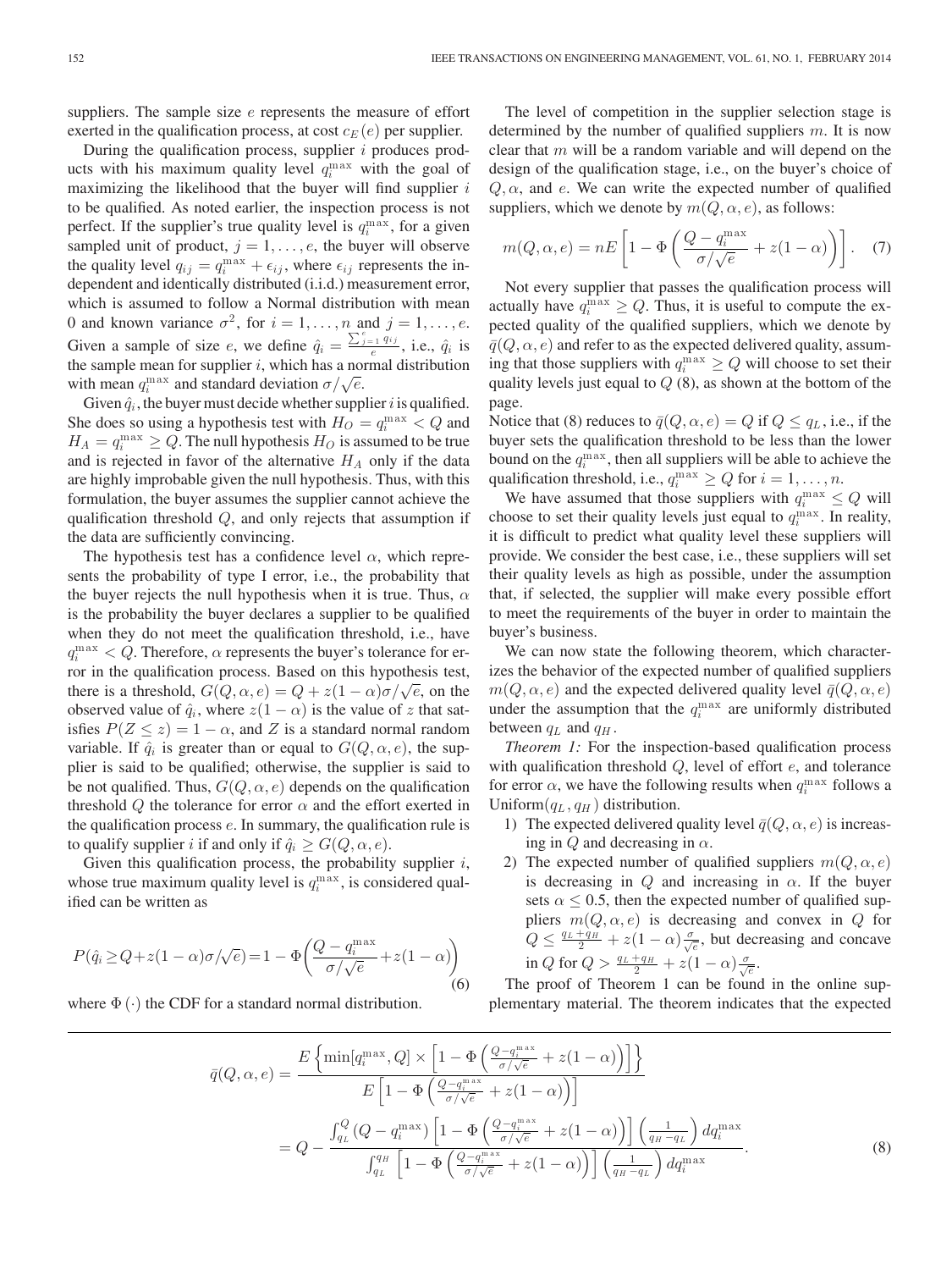

Fig. 1. Buyer's cost as a function of quality threshold, Q, for various values of n, for  $z = 2, q_L = 0.3, q_H = 1, c_L = 1, c_H = 3, s_w = 5, s_e = 0.5, \sigma =$ 0.1,  $e = 50$ ,  $\alpha = 0.05$ .

delivered quality is increasing in the qualification threshold and decreasing in the tolerance for error, while the number of qualified suppliers is decreasing in the qualification threshold and increasing in the tolerance for error.

Given  $m(Q, \alpha, e)$  and  $\bar{q}(Q, \alpha, e)$ , we can write the buyer's expected cost as a function of  $Q$ ,  $\alpha$ , and  $e$ , using (1), as follows:

$$
c_B(Q, \alpha, e) = c_p(Q, \alpha, e) + w(1 - \overline{q}(Q, \alpha, e)) + \frac{nc_E(e)}{V}
$$
(9)

where from  $(5)$  the buyer's expected unit procurement cost is computed as

$$
c_p(Q, \alpha, e) = Q^z \bigg[ c_H \times \frac{2}{m(Q, \alpha, e) + 1} + c_L \times \frac{m(Q, \alpha, e) - 1}{m(Q, \alpha, e) + 1} \bigg]
$$
\n(10)

where  $m(Q, \alpha, e)$  is as given in (7). Note that, rather than taking the expectation of (5) over the random number of qualified suppliers, we have instead replaced the random variable with its expected value. We make this approximation for analytical convenience.

The buyer's problem is to find the optimal  $Q, \alpha$ , and e to minimize  $c_B(Q, \alpha, e)$ . Unfortunately, it is difficult to prove anything about the behavior of  $c_B(Q, \alpha, e)$ . For example, Fig. 1, which shows the buyer's cost as a function of the threshold  $Q$  for various values of the number of potential suppliers  $n$  demonstrates that the buyer's cost is not strictly convex in  $Q$ . Instead, we find that, for large  $Q$ , the cost function switches from convex to concave. This is due to the behavior of  $m(Q, \alpha, e)$  for  $\alpha < 0.5$ , as described in Theorem 1. This behavior results in the procurement cost  $c_p$  becoming concave for large values of  $Q$ . Thus, the buyer's total cost  $c_B$  also becomes concave for large  $Q$ . However, the figure does demonstrate a key insights, i.e., the buyer's costs are decreasing in the number of potential suppliers, while the optimal quality threshold is increasing in the number of suppliers. Thus, with more potential suppliers, the buyer can be more rigorous in the qualification stage, while still maintaining competition in the supplier selection stage, resulting in lower costs.

#### IV. NUMERICAL STUDY

To gain insight into the buyer's optimal decisions, we conducted a full factorial experiment in which the key parameters were allowed to take three values, as specified in the following.

- 1) The warranty cost is set equal to a multiple of the average cost to produce a unit of average quality, i.e., we set  $w =$  $s_w \times \left(\frac{c_L + c_H}{2}\right) \times \left(\frac{q_L + q_H}{2}\right)^z$ , where  $s_w \in \{2, 5, 10\}$ . We have chosen to model the unit warranty cost in this way in order to reflect the fact that the warranty cost is likely to be correlated with the cost to produce a unit of product. In addition, we allow the multiplier  $s_w$  to be large in order to capture the fact that the unit warranty may also incorporate a goodwill cost, i.e., the customer dissatisfaction resulting from poor quality and inconvenience.
- 2) Bounds on the distribution of costs in the industry: the upper bound is fixed at  $c_H = 3$ , while the lower bound can take values of  $c_L \in \{1, 2, 2.9\}$ .
- 3) Bounds of the distribution of quality in the industry: the upper bound is fixed at  $q_H = 1$  (perfect quality), while the lower bound can take values of  $q_L \in \{0.3, 0.5, 0.7\}.$
- 4) Number of potential suppliers:  $n \in \{5, 10, 20\}$ .
- 5) Cost of quality parameter:  $z \in \{1, 2, 4\}$ .
- The standard deviation of the measurement error of testing:  $\sigma \in \{0.08, 0.1, 0.12\}.$
- 7) The cost of effort for each potential supplier is linear in effort, where the unit cost of effort was set equal to a multiple of the average cost to produce a unit of average quality, i.e., we set  $c_E(e) = c_e \times e$ , where  $c_e$  =  $(1 + s_e) \times (\frac{c_L + c_H}{2}) \times (\frac{q_L + q_H}{2})^2$  and  $s_e \in \{0.5, 2.5, 5\}.$
- 8) The buyer's total production volume  $V$  is taken to be fixed at 1 million units.

For each of the seven key input parameters, we consider three values (high, medium, and low), which results in a total of 2187 experiments. To find the optimal  $Q, \alpha$ , and e, we conducted a 3-D grid search for the combination of values that minimized the buyer's expected total cost, as given in (9), where numerical integration is used to evaluate  $\bar{q}(Q, \alpha, e)$ , as given in (8). For the number of samples e, we searched over integer values between 1 and 50. For the tolerance  $\alpha$ , we discretized the search area, considering values of  $\alpha$  ranging from 0.01 to 0.96, in increments of 0.05, as well as  $\alpha = 0.99$ . For the quality threshold, we also discretized the search area, considering values of  $Q \in [0.01, 0.03, 0.05, \ldots, 0.99].$ 

#### *A. Overview of Key Results and Insights*

Before discussing our detailed results, we will summarize the key insights and tradeoffs. The results reported in the Sections IV-B–IV-D will support the discussion in this section. Our problem has three decision variables, which interact in complex ways. The behavior of the optimal qualification threshold Q is easiest to understand. If we are more stringent in the qualification process, we qualify fewer suppliers, which leads to lower warranty costs but higher procurement costs, due to less competition in the supplier selection stage. Thus, when the problem parameters are such that warranty costs dominate (e.g., the unit warranty cost is high and/or the number of potential suppliers is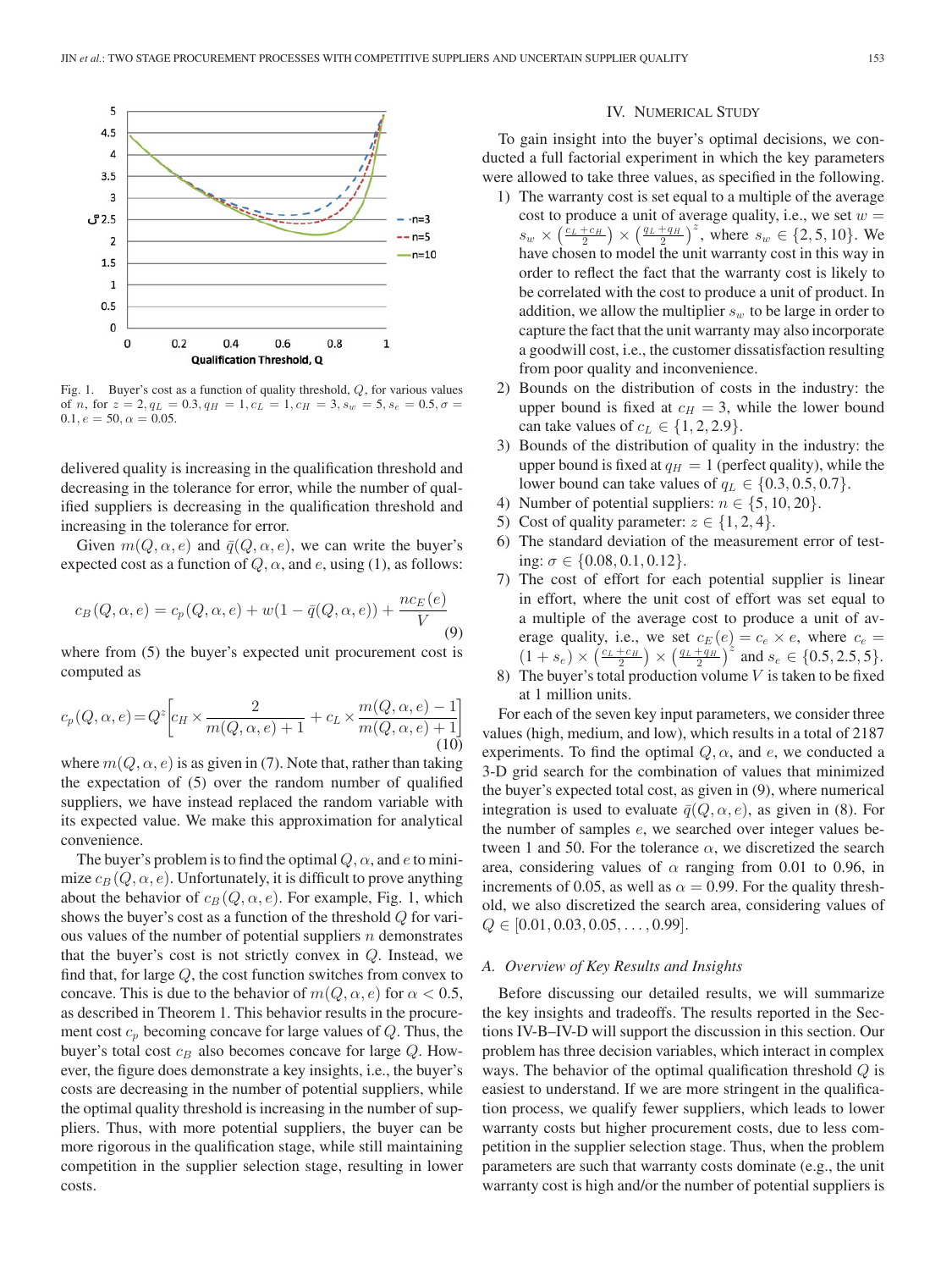large), the optimal Q will be high. However, when the problem parameters are such that procurement costs dominate (e.g., the number of potential suppliers is low and/or the warranty cost is low), the optimal Q will be low. These results are consistent with those in [16].

To understand the behavior of the remaining two decision variables, it is useful to think in terms of type I and type II errors. For our model, type I error occurs when we qualify a supplier who does not meet the qualification threshold. Type II error occurs when we do not qualify a supplier who does meet the qualification threshold. Type I error reduces the expected delivered quality and leads to higher warranty costs, while type II error reduces the number of qualified suppliers and leads to a higher procurement price. Thus, when the model parameters are such that the warranty costs dominate, the buyer tries to reduce the probability of type I error. When the model parameters are such that the procurement costs dominate, the buyer tries to reduce the probability of type II error. Finally, note that reducing type I error also leads to fewer suppliers being qualified.

Next, we consider how the probabilities of type I and type II errors are affected by  $\alpha$  and e. Recall that  $\alpha$  is the probability of type I error. Thus, increasing  $\alpha$  will increase the probability of type I error, but will decrease the probability of type II error. On the other hand, increasing e, the sample size, will decrease both types of errors. As noted earlier, when the model parameters are such that the warranty costs dominate, the buyer tries to reduce the chance of type I error. To achieve this, she has two alternatives: a low tolerance for error,  $\alpha$  or a high level of effort, e. Since a high e reduces the chance of both types of error, it is preferred to a low  $\alpha$ , as long as effort is not too costly. In addition, when the effort level is high enough, and thus the variance of the sample mean is very small, the qualification decision is fairly accurate even when the tolerance is high. Thus, when the model parameters are such that the warranty costs dominate, we tend to see cases in which the optimal effort level is high, while the optimal tolerance is less predictable.

When the model parameters are such that the procurement costs dominate, the buyer will try to reduce the probability of type II error in order to qualify more suppliers. This can be achieved by setting a high tolerance for error  $\alpha$ . The optimal level of effort, however, is less clear. Increasing effort reduces both type I and type II errors. Reducing type I error leads to fewer qualified suppliers, while reducing type II error leads to more qualified suppliers. Which effect dominates depends on the value of  $\alpha$ . If  $\alpha$  is low, a higher level of effort increases the number of suppliers qualified. However, if  $\alpha$  is high, the opposite is true. Thus, when the procurement costs dominate, we tend to see cases in which the optimal  $\alpha$  is high. Then, depending on the magnitude of the optimal  $\alpha$ , i.e., depending on exactly how high  $\alpha$  becomes, the optimal e may be either high or low.

#### *B. Behavior of the Optimal Solution: Examples*

We next discuss a series of examples, as shown in Table I. Example 1 has a low warranty cost and a large number of potential suppliers. We find the following optimal solution:  $Q^* = 0.49, \alpha^* = 0.56, e^* = 12$ . Thus, the buyer

TABLE I EXAMPLES OF OPTIMAL SOLUTION, FOR  $z = 2, \sigma = 0.1, c_L = 2, q_L = 0.3, s_e = 2.5$ 

| Example | $s_w$    | $\boldsymbol{n}$ | $Q^*$ | $\alpha^*$ | $e^*$ | $c^*_{B}$ | $m(Q^*,\alpha^*,e^*)/n$ | $\bar{q}(Q^*,\alpha^*,e^*)$ |
|---------|----------|------------------|-------|------------|-------|-----------|-------------------------|-----------------------------|
|         | $\Omega$ | 20               | 0.49  | 0.56       | 1 ດ   | .590      | 73.5%                   | 0.499                       |
|         | റ        | 5                | 0.43  | $\rm 0.91$ | 28    | 1.647     | 85.0%                   | 0.429                       |
| 3       | 10       | 20               | 0.95  | 0.99       | 36    | 2.952     | 12.7%                   | 0.940                       |
|         | 10       | 5                | 0.93  | 0.99       | 30    | 3.529     | 16.1%                   | 0.921                       |

should calculate  $G(Q^*, \alpha^*, e^*) = Q^* + z(1 - \alpha^*)\sigma/\sqrt{e^*} =$  $0.49 + z(0.44) \times 0.08/\sqrt{12} = 0.486$ . Then, the buyer should sample and inspect 12 units from each potential supplier and qualify only those suppliers whose average quality level is at least 0.486. This will result in, on average, 73.5% of suppliers being qualified, i.e.,  $m(Q^*, \alpha^*, e^*) = 14.7$ , and an expected delivered quality of  $\bar{q}(Q^*, \alpha^*, e^*) = 0.489$ .

Example 2 considers an identical set of input values, except that the number of potential suppliers is reduced from 20 to 5. The buyer should sample 28 units from each potential supplier and qualify those suppliers whose average quality is at least  $G(Q^*, \alpha^*, e^*) = 0.405$ . This will result in, on average, 85.0% of suppliers being qualified, i.e.,  $m(Q^*, \alpha^*, e^*) = 4.3$ , and an expected delivered quality of  $\bar{q}(Q^*, \alpha^*, e^*) = 0.429$ . Examples 1 and 2 demonstrate that when the number of potential suppliers decreases, qualifying a larger percentage of potential suppliers is critical in order to maintain sufficient competition in the supplier selection stage. In this example, this is achieved by reducing the qualification threshold, as well as increasing both the tolerance for error and the sample size, both of which reduce the chance of type II error, i.e., the chance of not qualifying a supplier who does meet the qualification threshold.

Examples 3 and 4 are identical to examples 1 and 2, but with a higher unit warranty cost. This results in a higher qualification threshold, a higher expected delivered quality, and a smaller percentage of suppliers qualified. The impact of the higher warranty cost on the optimal tolerance for error and effort is as predicted in Section IV-A. The optimal effort level is higher in examples 3 and 4 (high warranty cost) than in examples 1 and 2 (low warranty cost). Thus, when the unit warranty cost is high, the buyer will increase the level of effort in order to reduce type I error, to ensure that only suppliers who meet the qualification threshold are allowed to compete in the supplier selection stage. This higher level of effort results in a very low variance for the sample mean, enabling the buyer to increase the tolerance for error,  $\alpha$ , without significantly reducing the accuracy of the qualification process.

In all four examples in Table I, the expected delivered quality  $\bar{q}(Q^*, \alpha^*, e^*)$  is very close to the optimal quality threshold  $Q^*$ . From our computational study, we find that this result holds in general. Across the 2187 experiments, the maximum value of  $Q^* - \bar{q}(Q^*, \alpha^*, e^*)$  was 0.048, while the median value was 0.003. Thus, even when the optimal tolerance for error is high, the buyer is still able to achieve close to the target quality level  $Q^*$ .

We conclude this section by summarizing our general observations regarding the behavior of the optimal solution as a function of the key problem parameters.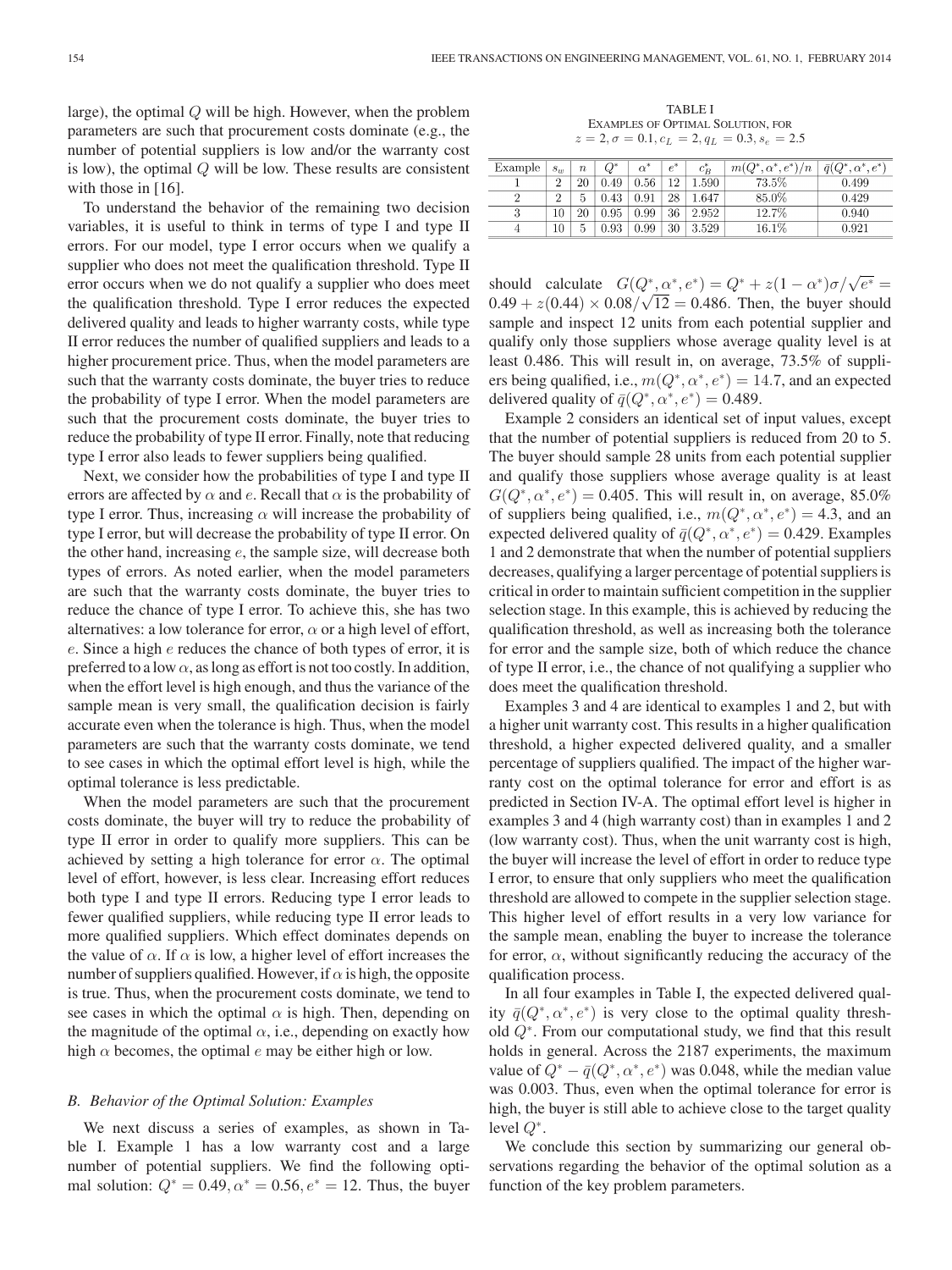- 1) In all experiments, the optimal qualification threshold  $Q$ , optimal expected delivered quality  $\bar{q}$ , and optimal expected unit cost,  $c_B$  are nondecreasing in the unit warranty cost,  $w$ while the percentage of suppliers qualified is nonincreasing in the unit warranty cost. The optimal effort level,  $e$  is increasing in the warranty cost in most (greater than 86%) of the experiments.
- 2) In most (greater than 95%) of the experiments, the optimal qualification threshold,  $Q$  is nondecreasing in the number of potential suppliers,  $n$  while the optimal expected unit cost,  $c_B$  is nonincreasing in the number of potential suppliers.
- 3) In all experiments, the optimal expected unit cost,  $c_B$  is decreasing in the parameter, z due to the fact that the cost to produce a unit with given quality is decreasing in  $z$ .
- 4) In most (greater than 90%) of the experiments, the optimal expected unit cost,  $c_B$  is increasing in the lower bound on the unit costs  $c_L$ . In most (greater than 99%) of the experiments, the optimal tolerance for error  $\alpha$  is nonincreasing in  $c_L$ .
- 5) In most (greater than 99%) experiments, the optimal threshold  $Q$  is nondecreasing in the lower bound on the distribution of quality  $q_L$ . In most (greater than 92%) of the experiments, the optimal expected delivered quality  $\bar{q}$ is nondecreasing in  $q_L$ .
- 6) The optimal effort level is always nonincreasing in the unit testing cost  $c_e$  while the optimal tolerance for error  $\alpha$ is nonincreasing in the cost of testing in more than 99% of the experiments. The optimal qualification threshold  $Q$ does not change with the testing cost in most (greater than 99%) experiments. The optimal expected unit cost  $c_B$  is increasing in the testing cost in all experiments.

#### *C. Behavior of the Optimal Solution: Extreme Values*

Extreme results such as  $\alpha^* = 0.99$ ,  $e^* = 1$  or  $e^* = 50$  are fairly common in our numerical study. We summarize these results as follows.

- 1)  $\alpha^* = 0.99$  in 1221 out of the 2187 experiments. For these cases with  $\alpha^* = 0.99$ , we have the following results:
	- 1) There are 173 cases in which  $e^* = 1$ . All of these cases occur when the warranty cost is low (i.e.,  $s_w =$ 2).
	- 2) There are 78 cases in which  $e^* = 50$ . The bulk (67) of these cases occur when the warranty cost is high (i.e.,  $s_w = 10$ ).
- 2)  $e^* = 50$  in 453 out of the 2187 experiments. This result is most likely to occur when the warranty cost is large (255 of these cases have  $s_w = 10$ ) and the lower bound on the suppliers' unit production cost is high (299 of these cases have  $c_L = 2.9$ ).
- 3)  $e^* = 1$  in 175 out of the 2187 experiments. In all of these cases, the warranty cost is low ( $s_w = 2$ ), while for most of these cases the optimal tolerance is very high ( $\alpha^* \geq 96\%$ ).

These results are in line with the discussion in Section IV-A. The cases with  $\alpha^* = 0.99$  tend to be those in which it is optimal for the buyer to qualify a large number of suppliers in order to maintain a high level of competition in the supplier selection



Fig. 2. Buyer's cost as a function of effort e for various values of  $\alpha$ , for  $z =$  $2, q_L = 0.3, q_H = 1, c_L = 1, c_H = 3, s_w = 2, s_e = 0.5, \sigma = 0.1, n = 20.$ 

stage. When the warranty cost is low, many of the cases with  $\alpha^* = 0.99$  have a very small optimal sample size. This is due to the fact that when  $\alpha^*$  is large, a low level of effort leads to a larger number of qualified suppliers. Thus, when warranty costs are low, and competition in supplier selection is the main concern,  $e^*$  should be low. However, when the warranty cost is high,  $\alpha^* = 0.99$  tends to be associated with large  $e^*$ . In other words, when the warranty cost is high, the buyer will choose to increase the level of effort in order to reduce the chance of type I error, i.e., of qualifying a supplier who cannot meet the qualification threshold. As noted earlier, when  $e^*$  is quite large, the qualification process will still be fairly accurate, even when  $\alpha^* = 0.99$ .

Finally, we note that in 63 out of the 2187 cases, the optimal qualification threshold  $Q^*$  was less than the lower bound on the quality levels for the industry  $q_L$ . These 63 cases all had a low warranty cost ( $s_w = 2$ ) and high lower bound on quality  $(q_L = 0.7)$ . In addition, almost half of these cases had a small number of potential suppliers ( $n = 5$ ) and a large unit production cost ( $c<sub>L</sub> = 2.9$ ). We can explain these results by noting that the buyer's total cost is composed of two factors: the expected unit procurement cost and the expected warranty cost. The procurement cost is affected by both the level of competition, i.e., the number of qualified suppliers  $m(Q, \alpha, e)$  and the suppliers' unit production costs, which are proportional to  $Q^z$ . When the number of potential suppliers  $n$  and the unit warranty cost  $s_w$  are both small, the procurement costs dominate the warranty costs. To reduce the total cost, the buyer can increase the number of qualified suppliers  $m(Q, \alpha, e)$  which creates more competition in the supplier selection stage. This can be achieved by setting  $Q = q<sub>L</sub>$ . In addition, it may be beneficial for the buyer to reduce Q further, i.e., to set  $Q < q_L$ , in order to reduce the suppliers' unit production costs, which are proportional to  $Q^z$ . Thus, if the warranty costs and the number of potential suppliers are sufficiently low, while the unit production cost is relatively high, the buyer may set  $Q$  to be less than  $q_L$ , resulting in full competition in the supplier selection stage and reduced production costs. Finally, when  $Q^* < q_L$ , all suppliers will be qualified, regardless of the values of  $e$  and  $\alpha$ . Thus, it is optimal to exert no effort and the tolerance for error has no effect on the buyer's cost.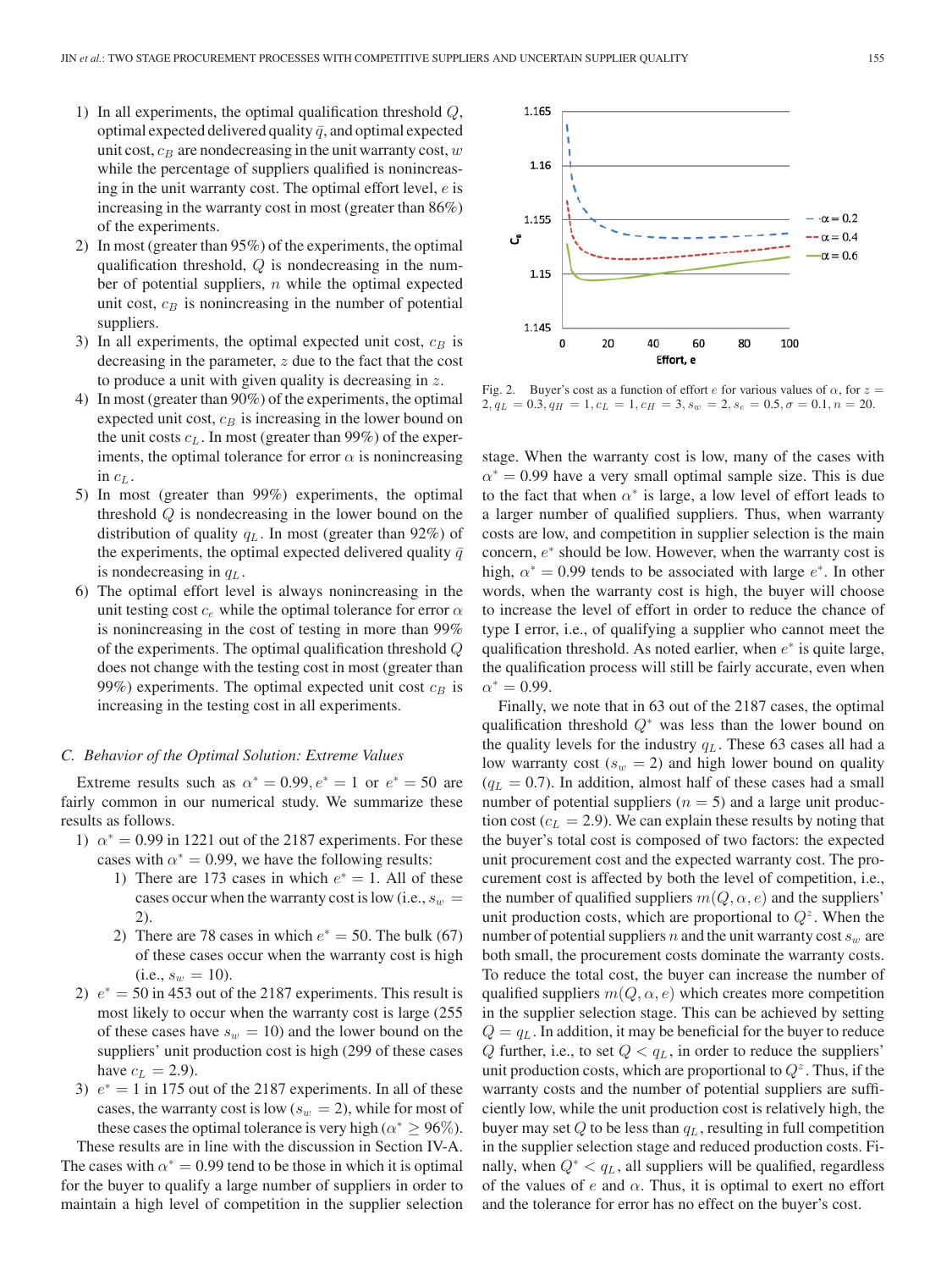

Fig. 3. Expected quality shortfall, percentage of suppliers qualified as a function of  $\alpha$  for various e, for  $z = 2, q_L = 0.3, q_H = 1, c_L = 1, c_H = 3$ ,  $s_w = 2$ ,  $s_e = 0.5$ ,  $\sigma = 0.1$ ,  $n = 20$ . (a) Expected quality shortfall. (b) Percentage of suppliers qualified.



Fig. 4. Percentage of suppliers qualified as a function of  $\alpha$  and  $\epsilon$  for various values of quality threshold, Q, for  $z = 2$ ,  $q_L = 0.3$ ,  $q_H = 1$ ,  $c_L = 1$ ,  $c_R = 3$ ,  $s_n = 2$ ,  $s_e = 0.5$ ,  $\sigma = 0.1$ ,  $n = 20$ . (a) Versus Tolerance. (b) Versus Effort.

#### *D. Interactions Between Decision Variables*

We next discuss the interactions and tradeoffs between the three decision variables,  $Q, \alpha$ , and e. Fig. 2 shows the buyer's cost as a function of effort e for various values of the tolerance,  $\alpha$ . We see that the optimal level of effort is decreasing in the tolerance for error. When the tolerance for error is low, more effort allows the buyer to qualify more suppliers, thus increasing competition in the supplier selection stage and reducing the expected unit procurement cost. More effort also allows the buyer to ensure that only suppliers who can meet the qualification threshold are qualified, which reduces the expected warranty costs.

Fig. 3(a) shows the expected quality shortfall, i.e.,  $Q \bar{q}(Q, \alpha, e)$ , as a function of the tolerance  $\alpha$  for various levels of effort, while Fig. 3(b) shows the percentage of suppliers qualified, i.e.,  $m(Q, \alpha, e)/n$ , as a function of the tolerance  $\alpha$ for various levels of effort. We see that the expected quality shortfall is decreasing in effort and increasing in tolerance for error, as expected. Fig. 3(a) also demonstrates that effort has a more significant impact on the expected quality shortfall than the tolerance for error. Fig. 3(b) demonstrates that when the tolerance for error is small, the percentage of qualified suppliers is increasing in effort, while the opposite is true when the tolerance for error is large. In other words, if the buyer is more willing to accept an error in the qualification process, most suppliers will be considered qualified initially, and thus exerting effort will only serve to eliminate some suppliers. The opposite is true when the tolerance for error is low.

Fig. 4(a) and (b) shows the percentage of qualified suppliers as a function of tolerance  $\alpha$  and effort, e for various values of the qualification threshold Q. As expected, this percentage is increasing in the tolerance for error and decreasing in the qualification threshold.

# V. CONCLUSION AND MANAGERIAL INSIGHTS

In this paper, we considered the design of a two-stage sourcing process for a buyer who outsources the manufacturing of a product to one of several competing suppliers. The buyer has imperfect information on the suppliers' capabilities. Thus, in the qualification stage, the buyer must exert costly effort to learn about the suppliers' capability for producing high-quality products. The buyer also has imperfect information regarding the suppliers' costs. Thus, in the supplier selection stage, the buyer uses a sealed-bid first-price procurement auction to select among the qualified suppliers. In designing this two-stage process, the buyer must determine the qualification standard, the level of effort to exert in the qualification process, and the appropriate tolerance for error, in order to maximize her expected profits. The buyer's goal is to ensure that the firm only sources from qualified suppliers, while maintaining sufficient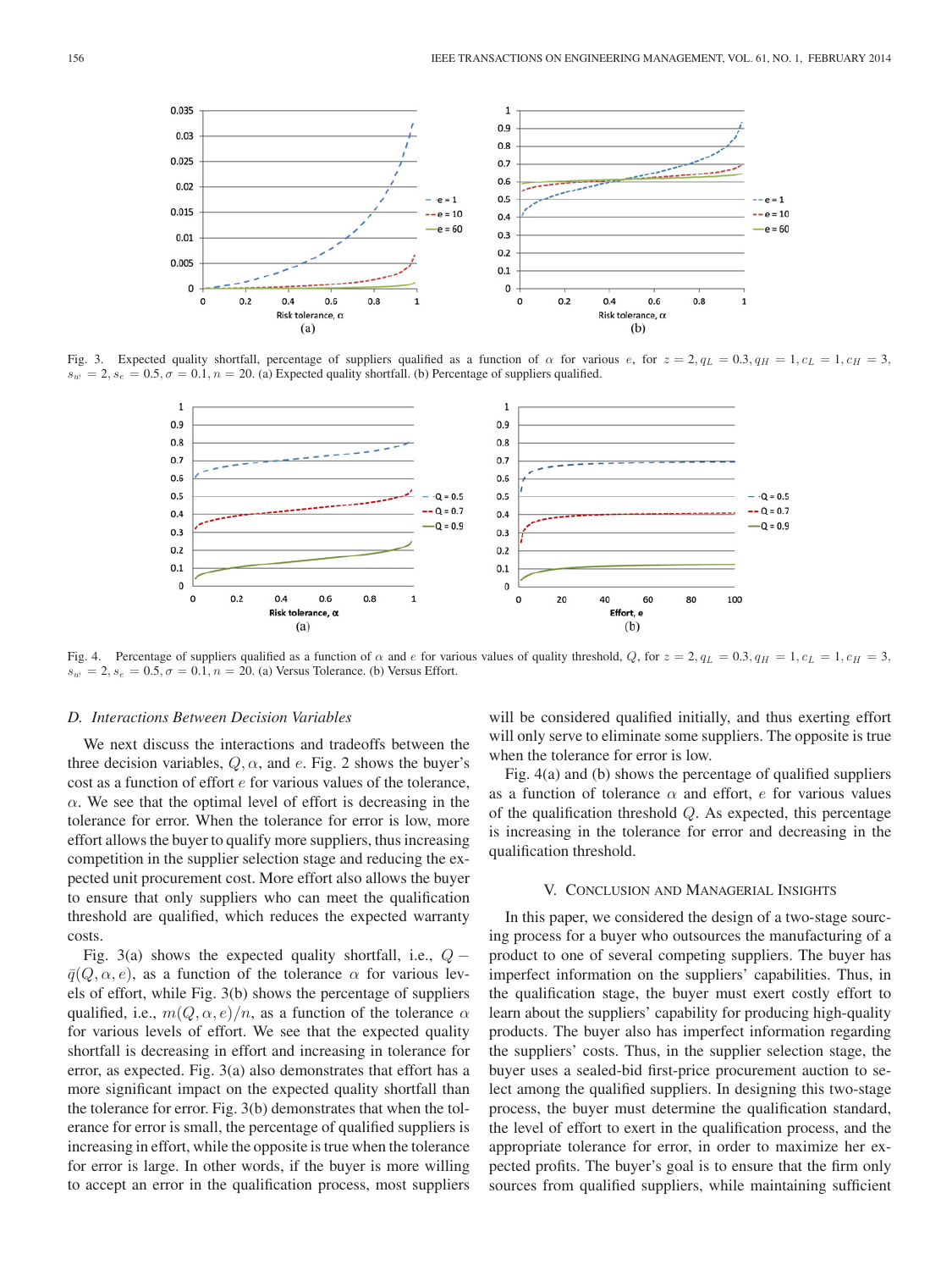competition among the suppliers in the supplier selection stage. Our results demonstrate the complex interactions between the buyer's decision variables, as well as the impact of key parameters on the buyer's cost. Below, we provide insights into the buyer's optimal decisions:

- 1) When the unit warranty cost is high and/or the number of potential suppliers is large, the optimal qualification threshold will be high. In these cases, it is more critical for the buyer to ensure a high level of quality than it is to ensure competition in the supplier selection stage. In contrast, when the unit warranty cost is low and/or the number of potential suppliers is small, the optimal qualification threshold will be low.
- 2) When effort is costly, the buyer's optimal effort level is generally limited. This is particularly true when the number of potential suppliers is small and the unit warranty cost is low. In this case, encouraging competition between the suppliers is more critical than ensuring that only high capability suppliers are qualified. This result provides useful insight for the supplier evaluation and the qualification literature, which generally does not consider the cost of effort. In particular, our findings imply that incorporating a large set of attributes in supplier evaluation, which is likely to make learning about supplier capabilities more costly, may not always be optimal, particularly for attributes that do not contribute substantially to the buyer's overall profit.
- 3) While intuition might suggest that the buyer should set a low tolerance for error in the qualification process, we find that the optimal tolerance for error is often quite large. This is particularly true when the number of potential suppliers is small and the unit warranty cost is low, i.e., when encouraging competition between the suppliers is critical. We have also obtained several insights regarding the impact

of key problem parameters.

- 1) The number of potential suppliers has a significant impact on the buyer's decisions and optimal cost. As the number of potential suppliers decreases, the buyer is motivated to reduce the qualification threshold and increase the tolerance for error in order to ensure sufficient competition in the supplier selection stage. This results in increased warranty costs, but reduced procurement costs.
- 2) The magnitude of the unit warranty cost also has a significant impact on the results.
	- a) When the unit warranty cost is low, the need for competition in supplier selection dominates the need to maintain a high level of quality. Thus, the buyer seeks to qualify more suppliers. This can be achieved through a low qualification threshold, a high tolerance for error or a low level of effort.
	- b) When the unit warranty cost is high, the buyer wants to maintain a high level of delivered quality. Thus, in addition to setting a high qualification threshold, she must reduce the chance of error in the qualification decision. To achieve the latter, she has two alternatives: a low tolerance for error or a high level of effort. While both alternatives can reduce the chance of qualifying suppliers who cannot meet

the qualification threshold, a high effort level also increases the chance of qualifying suppliers who are indeed qualified. Thus, the buyer will generally choose to increase her effort, along with the qualification threshold, when the warranty cost is high.

#### **REFERENCES**

- [1] A. Amindoust, S. Ahmed, and A. Saghafinia, "A taxonomy and review on supplier selection methods under uncertainty," *Int. J. Inf. Technol. Bus. Manag.*, vol. 7, no. 1, pp. 33–43, 2012.
- [2] R. U. Bilsel and A. Ravindran, "A multiobjective chance constrained programming model for supplier selection under uncertainty," *Transp. Res.: Part B*, vol. 45, pp. 1284–1300, 2011.
- [3] F. Branco, "The design of multidimensional auctions," *Rand J. Econ.*, vol. 28, no. 1, pp. 63–81, 1997.
- [4] W. E. Brown and L. D. Ray, "Electronic reverse auctions in the federal government," MBA Professional Report, Naval Postgraduate School, Monterey, CA, USA, Dec. 2007. Available: http://edocs.nps.edu/ npspubs/scholarly/MBAPR/2007/Dec/07Dec\_Brown\_W\_MBA.pdf
- [5] G. Bruno, E. Esposito, A. Genovese, and R. Passaro, "AHP-based approaches for supplier evaluation: Problems and perspectives," *J. Purchasing Supply Manag.*, vol. 19, pp. 159–172, 2012.
- [6] S. Carr, "Note on online auctions with costly bid evaluation," *Manag. Sci.*, vol. 49, no. 11, pp. 1521–1528, 2003.
- [7] J. Chai, J. Liu, and E. Ngai, "Application of decision-making techniques in supplier selection: A systematic review of literature," *Expert Syst. Appl.*, vol. 40, no. 10, pp. 3872–3885, Aug. 2013.
- [8] Y. Che, "Design competition through multidimensional auctions," *Rand J. Econ.*, vol. 24, no. 4, pp. 668–680, 1993.
- [9] V. Choudhary, A. Ghose, T. Mukhopadhyay, and U. Rajan, "Personalized pricing and quality differentiation," *Manag. Sci.*, vol. 51, no. 7, pp. 1120– 1130, 2005.
- [10] M. Cripps and N. Ireland, "The design of auctions and tenders with quality thresholds: The symmetric case," *Econ. J.*, vol. 104, pp. 316–326, Mar. 1994.
- [11] I. Dogan and N. Aydin, "Combining Bayesian networks and total cost of ownership method for supplier selection analysis," *Comput. Ind. Eng.*, vol. 61, pp. 1072–1085, 2011.
- [12] R. M. Engelbeck, *Acquisition Management*, Management Concepts, Vienna, VA, USA, 2001
- [13] R. Engelbrecht-Wiggans, E. Haruvy, and E. Katok, "Comparison of buyerdetermined and price-based multiattribute mechanisms," *Market. Sci.*, vol. 26, no. 5, pp. 629–641, 2007.
- [14] C. Ewerhart and K. Fieseler, "Procurement auctions and unit-price contracts," *Rand J. Econ.*, vol. 34, no. 3, pp. 569–581, 2003.
- [15] W. Ho, X. Xu, and P. K. Dey, "Multi-criteria decision making approaches for supplier evaluation and selection: A literature review," *Eur. J. Oper. Rev.*, vol. 202, pp. 16–24, 2010.
- [16] Y. Jin, J. K. Ryan, and W. Yund, "Sourcing decisions with competitive suppliers and imperfect information," Working paper, Dept. Ind. Syst. Eng., RPI, Troy, NY, May 2013.
- [17] P. Klemperer, "Chapter one: A survey of auction theory," in *Auctions: Theory and Practice*, P. Klemperer, Ed. Princeton, NJ, USA: Princeton Univ. Press, 2004, pp. 9–61.
- [18] D. Kostamis, D. R. Beil, and I. Duenyas, "Total-cost procurement auctions: Impact of suppliers' cost adjustments on auction format choice," *Manag. Sci.*, vol. 55, no. 12, pp. 1985–1999, 2009.
- [19] J. Lamping. (2007). *Against Better Judgement: Prequalification in Procurement Auctions*' [Online]. Available:http://www.colorado.edu/ Economics/news/fall07-newsletter/fall07-lamping.html
- [20] W. S. Lim, "Product-supplier contracts with incomplete information," *Manag. Sci.*, vol. 47, no. 5, pp. 709–715, 2001.
- [21] R. McIvor, "Outsourcing: Insights from the telecommunications industry," *Supply Chain Manag.: Int. J.*, vol. 8, no. 4, pp. 380–394, 2003.
- [22] I. R. Merson. (2000, Jul.). *Reverse auctions: An overview.* Acquisition Solutions, Inc. Advisory, [Online]. Available:http://www.hertz-sef.org/files/ Library/General/ReverseAuctions.pdf
- [23] E. Pinker, A. Seidmann, and Y. Vakrat, "Managing online auctions: Current business and research issues," *Manag. Sci.*, vol. 49, no. 11, pp. 1457– 1484, 2003.